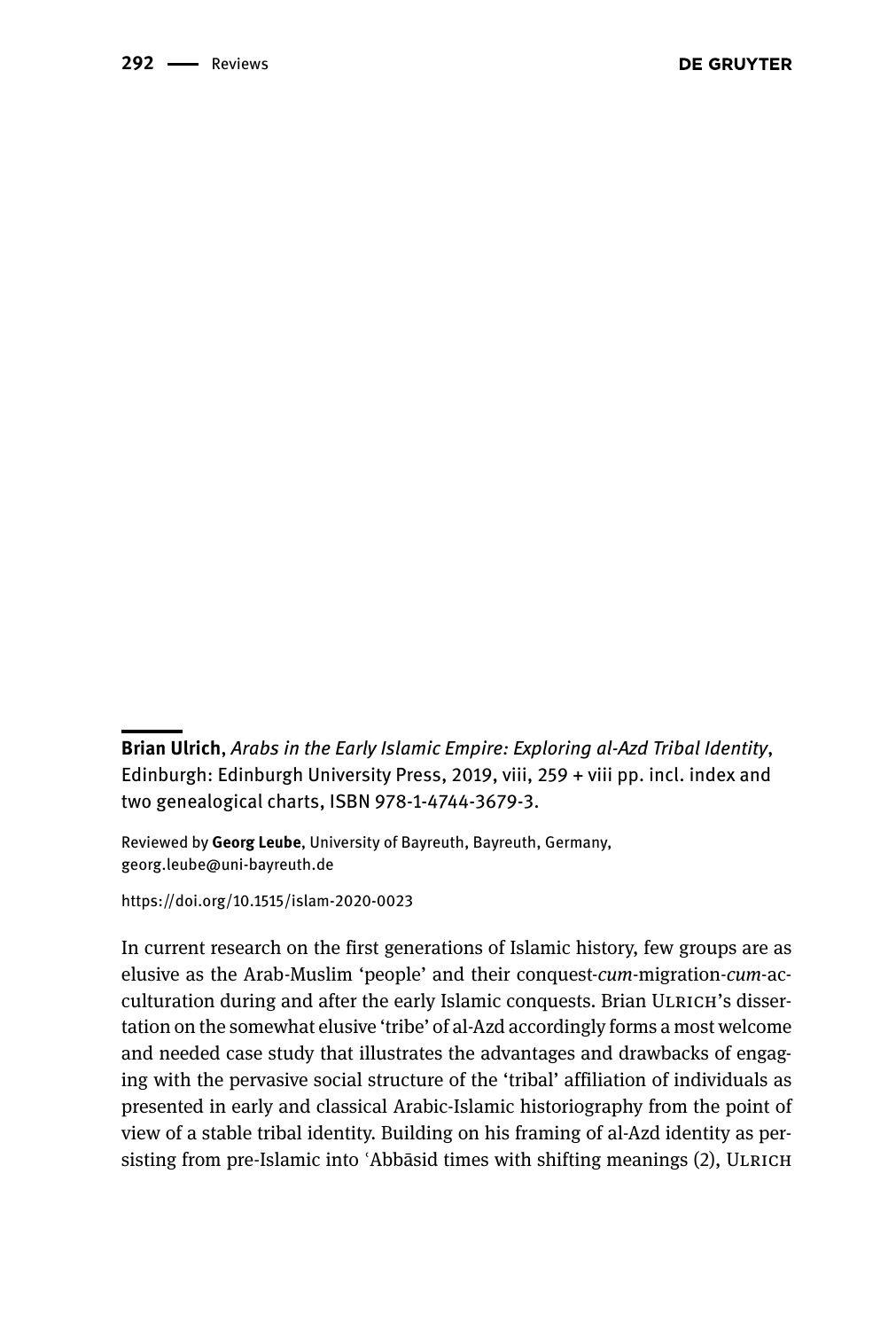proceeds by analyzing five geographically and historically delimited case studies from pre-Islamic to early ʿAbbāsid times, in which individuals and collective bodies affiliated to al-Azd figure prominently, in chronological order. Within his case studies, his methodology is not strictly prosopographical, but rather focused on the intersection between the genealogically underpinned foundation of claims to status and affiliation voiced by Azdīs in his case studies with social history.

Rather than follow the book chapter by chapter, the present review will focus on a discussion of ULRICH's theoretical assumptions to illustrate the challenges and advantages of his approach. The first aspect to be discussed is ULRICH's understanding of 'tribality' within the early Arab-Islamic commonwealth. Although he does not discuss this systematically, ULRICH's monograph demonstrates the stability of tribal affiliation as reflected in the 'tribal' *nisbas* that form part of the 'full' name of individuals in the historiographical corpus of early and classical Arabic-Islamic historiography. Notwithstanding the inclusion of individuals and collective bodies affiliated to al-Azd from a variety of social and occupational backgrounds in his case studies, however, ULRICH repeatedly echoes somewhat questionable notions of Arab 'tribal' identities as being substantialized in a propensity towards 'Bedouin,' 'rural,' or 'unruly' ways of life, which are not critically evaluated for their relevance in the context under discussion. Some examples of this tendency include the discussion of 'tribes and states as overlapping forms of social relations' on p. 2, where Bedouin are singled out as representative of a 'tribal' view without mentioning the continued relevance of tribal affiliation in settled and urban contexts until the present day, the assumption of a 'Bedouin past' of al-Azd on p. 56 without reference to the likely non-Bedouin life of large parts of the pre-Islamic al-Azd in Southern Arabia, or ULRICH's statement on p. 104 that 'The Arab tribes formed a [socially defined] periphery' within the early Islamic empire, which - while certainly interesting in the context of the comparative study of empires – neglects the fact that virtually every Arab and Muslim individual mentioned in the sources during the timeframe of his study is affiliated to some sort of tribal entity in one way or another.

This tendency of equating affiliation to the Arab 'tribe' of al-Azd to some sort of 'Bedouin-ness' is particularly unfortunate as ULRICH's presentation of al-Farazdaq's lampooning of al-Azd (76–77) would have constituted an ideal starting point to investigate the deployment and contestation of alternative 'Arab' collective heritages beyond the narrow 'Bedouin' paradigm. The representation of al-Azd as particularly prone to seafaring and coastal life could, in this context, have been used to connect contexts treated separately by ULRICH, such as al-Farazdaq's mockery reflecting the polemical milieu of the early Arab-Islamic garrison towns and the – supposedly shameful – crucifixion of Azdīs alongside a fish attested both for the (Azdī) Muhallabid Yazīd b. al-Muhallab and during the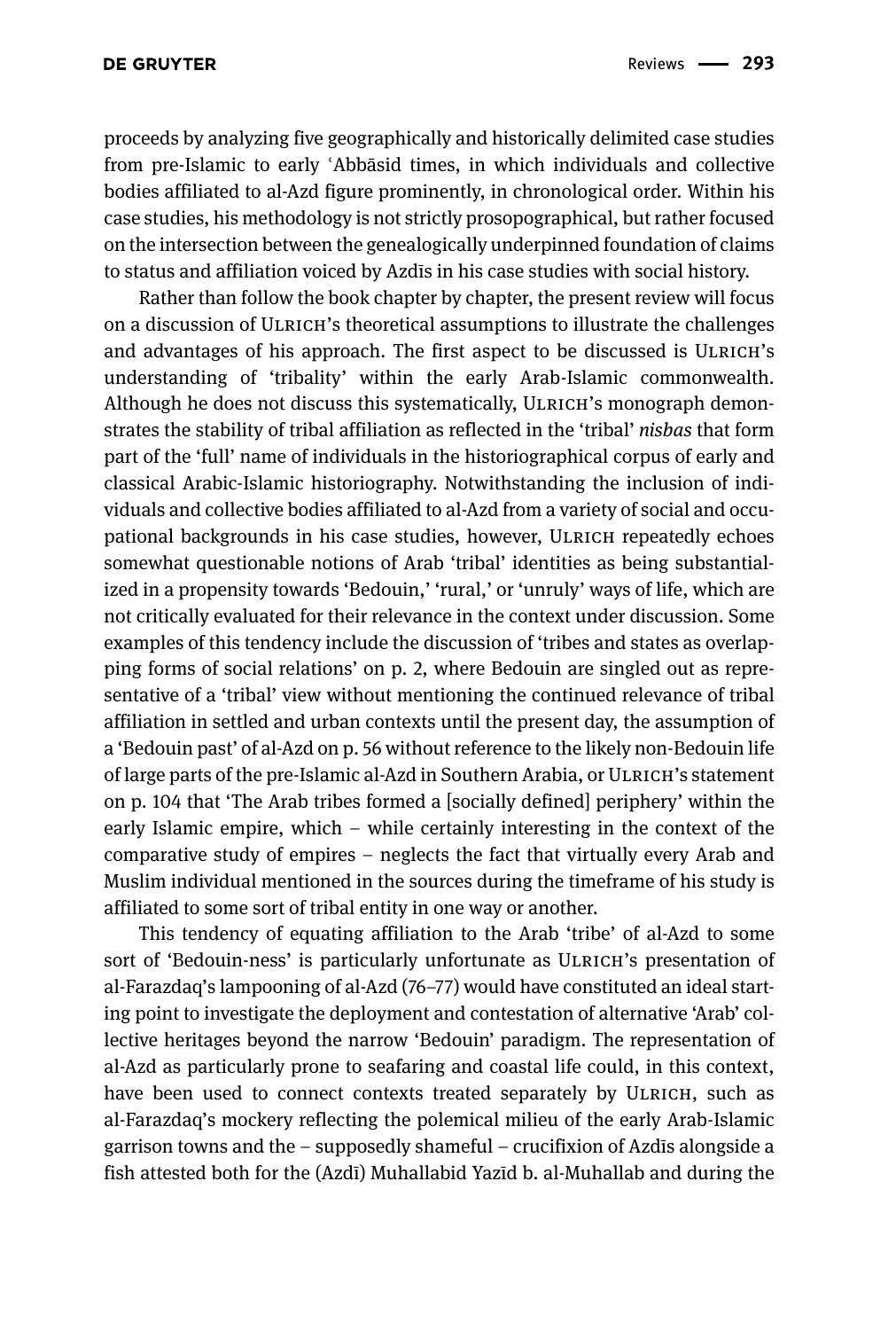internal strife between different Arab collective bodies before and during the ' Abbāsid revolution in Khurāsān. Such a comparative transregional and diachronical discussion of polemics directed at collective bodies and individuals affiliated to al-Azd would have underpinned his central argument about the persistence of al-Azd identity. Such an overarching evaluation of representations and polemics engaging with the ways of life of al-Azd and their ancestors could then have been complemented by a systematic and comparative study of early Islamic mobilization along networks formulated in a terminology of 'tribal' affiliation versus alternative networks and social ties. Ulrich's omission to discuss the overarching *longue durée* underlying the depiction of al-Azd within Arabic-Islamic historiographical traditions is to some part connected to his detailed analysis of the Azdī involvement in the socio-economic contexts of his case studies, which focuses on the particular functionalizations and deployments of al-Azd 'tribal identity' in the context under discussion.

A second assumption of Ulrich that is not systematically discussed concerns the relevance of the tribal affiliation of early and classical Arabic-Islamic traditionaries, a number of whom were in fact affiliated to al-Azd, for their depiction of al-Azd. This is particularly felt in ULRICH's 'author'-centered discussion of different reports describing one particular event to reconstruct and analyze the highly complex strife within and outside al-Azd during and after the second Islamic civil war (87–100). The first methodological question that ULRICH does not discuss concerns the limits of the influence of individual scholars (and their tribal affiliation) on the corpus of 'historical' reports constituting the highly contested collective and cultural memory of Muslim communities. Possible checks to the freedom of partisan and tendential presentation exercised by individual traditionaries that should have been discussed in this context are for instance the social embeddedness of these reports in contested debates conducted within Muslim communities and the readiness with which reports transcended tribal boundaries, as reflected in the predominantly trans-tribal *isnād*s or *chains of authorization* given in the extant collections.

The second unaddressed problem posed during Ulrich's 'author'-centered discussion of the depiction of the Muhallabids in particular (116–156) lies in the fact that different traditionaries affiliated to al-Azd arrive at differing evaluations in their judgment of the Muhallabids and other Azdīs. The prominence of traditionaries affiliated to al-Azd, such as Abū Mihknaf, Ibn Aʿtham al-Kūfī, Wahb b. Jarīr, and others, within the corpus of early and classical Arabic-Islamic historiography in fact makes al-Azd an ideal case study for a critical evaluation of the influence of the tribal affiliation of traditionaries on the depiction of 'their' tribe in the material they transmitted during various 'layers' of the (communal) transmission of historical memories. Notwithstanding ULRICH's acknowledgement of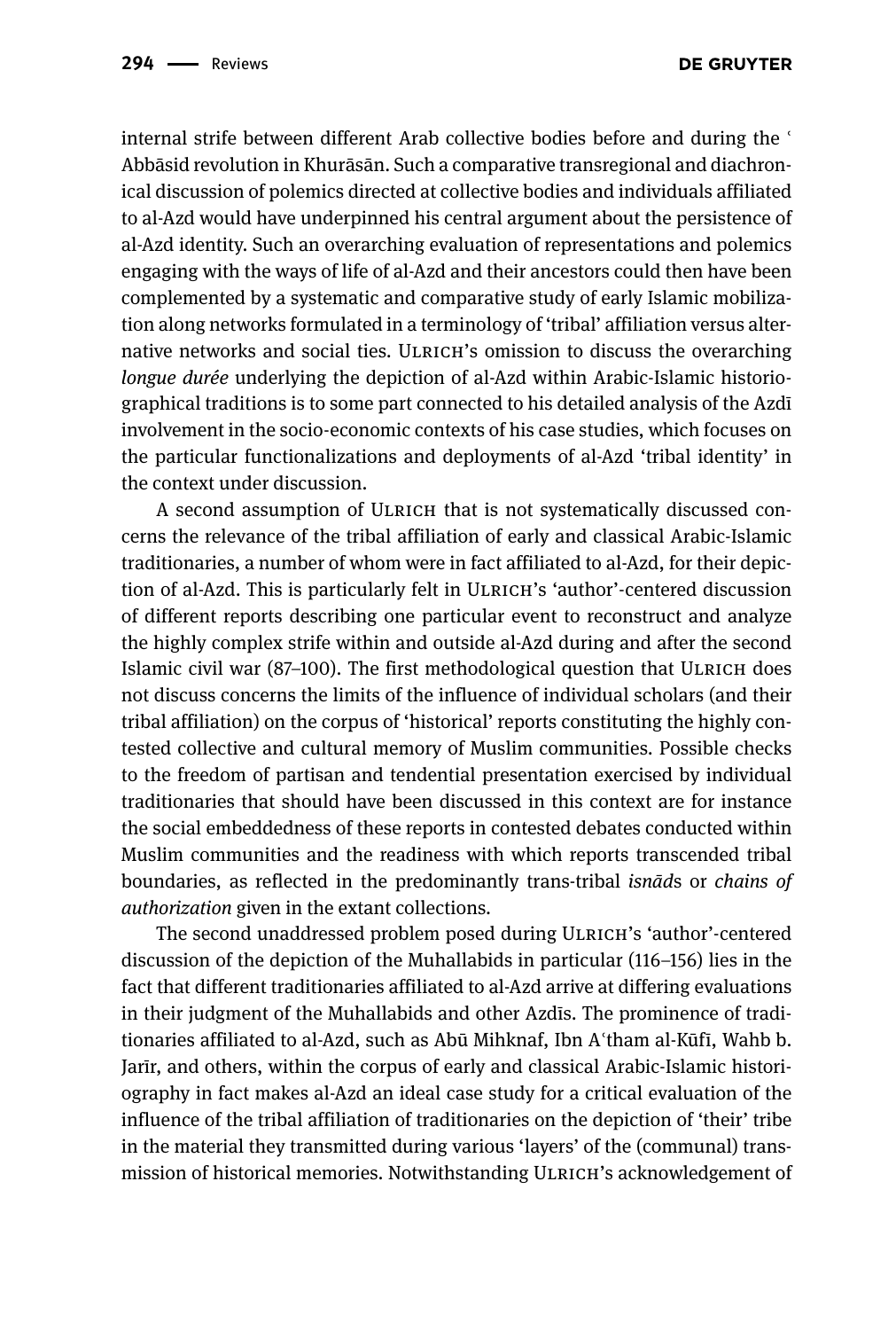Lindstedt's identification of Ibn Aʿtham al-Kūfī with an individual affiliated to al-Azd (124), however, ULRICH explicitly contrasts Ibn A'tham al-Kūfī with 'al-Azd traditionists' in his concluding evaluation of the tendencies and partisanships reflected in different accounts describing the Muhallabids (156). In this context as elsewhere, a systematic evaluation of the relevance of affiliation to al-Azd or other 'tribal' networks for the depiction of Azdīs by different traditionaries would have been helpful.

In the view of the present reviewer, the methodological problems reflected both in ULRICH's substantialization of 'tribal' Azdī identity as somehow 'Bedouin' and in his assumption rather than discussion of the relevance of an Azdī affiliation of particular transmitters for the depiction of individuals and collective bodies affiliated to al-Azd are both connected to the framing of his inquiry. Notwithstanding his erudition and diligence in engaging with a wide and disparate variety of sources and studies pertaining to some of the most complex episodes and questions of the first two centuries of Islamic history, which are well-reflected in his monograph, ULRICH's argumentative framing of affiliation to al-Azd as a persistent 'identity' interprets affiliation to al-Azd in terms of 'being' and thereby prevents a more nuanced evaluation of its various functionalizations.1 Instead of arguing for a 'persistence of tribal identity' reflected in the narratives of traditionaries affiliated to al-Azd, such as Abū Mikhnaf (155), a less substantializing framing along the lines of  $-$  for instance  $-$  'tribal affiliation' as a social resource that continued to be available for multiple and contested deployments alongside other forms of social capital could open the way for a more nuanced interpretation of its significance and meaning in a particular context. Such a relational framing of tribal affiliation to one entity such as al-Azd would also allow inquiry into the functionalization of other tribal affiliations super- and subordinated to the 'tribal' level of al-Azd.

Stylistically, ULRICH's presentation is somewhat stretched between extensive, possibly sometimes a bit too dense and fine-grained retellings of a particular episode following the accounts of various historiographers one by one and succinct and highly perspicacious comments and conclusions by Ulrich himself that risk slipping by in the mass of detail reproduced in his presentation of the course of events. Unfortunately, the transliteration is marred by a number of mistakes and inconsistencies both in the rendering of Arabic terms and in the bibliographical information provided. In light of the prominence of Azdīs among

**<sup>1</sup>** On a more theoretical level, this critique of 'identity' as a frame of inquiry has been voiced most influentially by Roger Brubaker and Frederick Cooper, "Beyond 'Identity,'" in: *Theory and Society* 29,1 (2000): 1‒47.